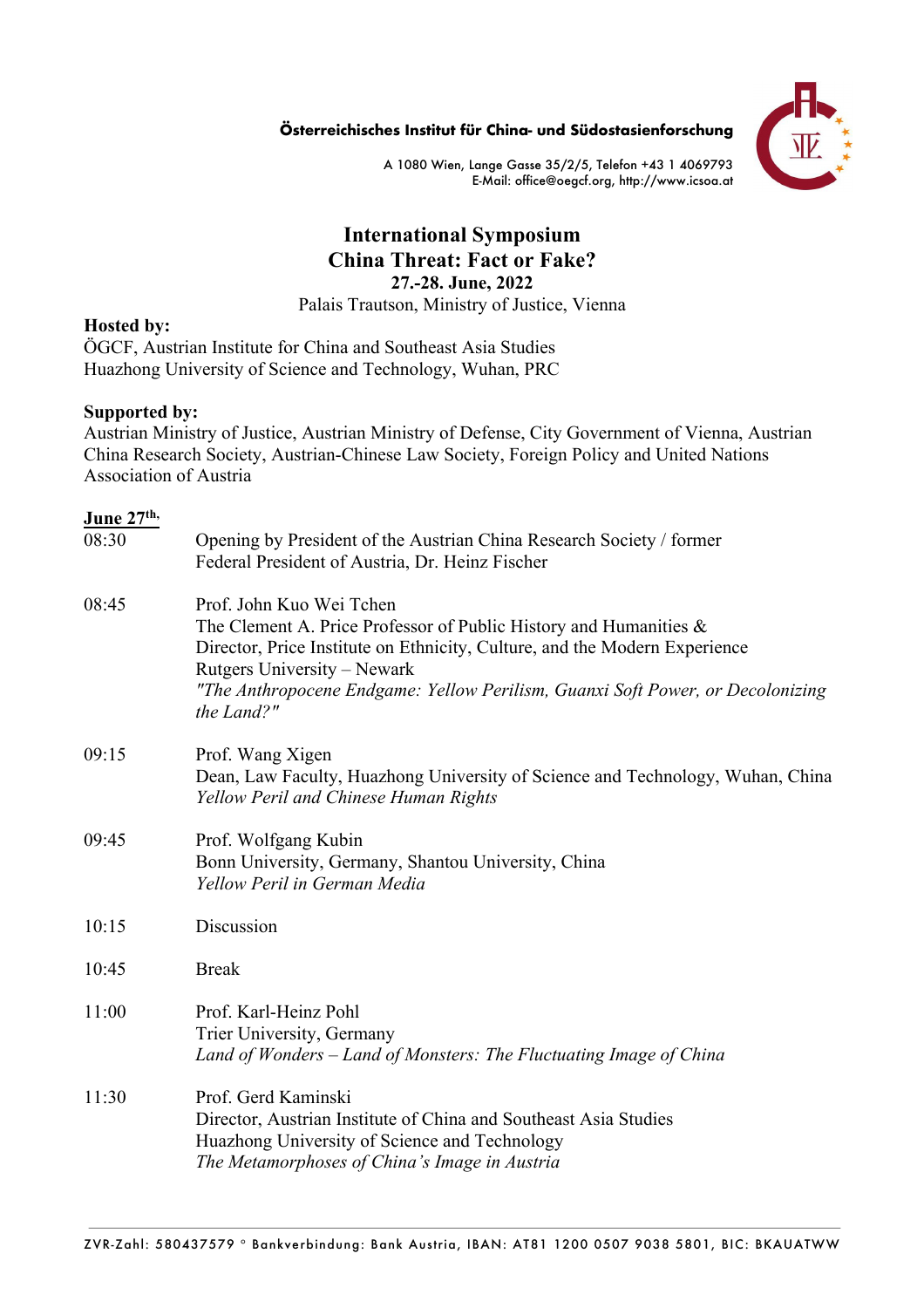**Österreichisches Institut für China- und Südostasienforschung**



A 1080 Wien, Lange Gasse 35/2/5, Telefon +43 1 4069793 E-Mail: office@oegcf.org, http://www.icsoa.at

| 12:00 | Prof. Ramachandra Byrappa<br>Eötvös Loránd University, Budapest<br>China: Yellow Peril or Yellow Blessing?                                                                                                                                                                |
|-------|---------------------------------------------------------------------------------------------------------------------------------------------------------------------------------------------------------------------------------------------------------------------------|
| 12:30 | Discussion                                                                                                                                                                                                                                                                |
| 13:00 | <b>Reception and Buffet Lunch</b> on joint invitation of President Heinz Fischer, former<br>Vice Chancellor Michael Spindelegger and Minister of Justice Alma Zadic                                                                                                       |
| 14:00 | Prof. Hannes Fellner<br>Vienna University, Deputy Director of Austrian Institute of Chinese and<br><b>Southeast Asian Studies</b><br>China Threat? The Old Silk Road                                                                                                      |
| 14:30 | Prof. Adams Bodomo<br>University of Vienna, African Studies Department,<br>Yellow Peril in Africa: A case study of sinophobia in Ghana                                                                                                                                    |
| 15:00 | Prof. Ramachandra Byrappa<br>Eötvös Loránd University, Budapest<br>Yellow Peril Traditions in India?                                                                                                                                                                      |
| 15:30 | Discussion                                                                                                                                                                                                                                                                |
| 16:00 | <b>Break</b>                                                                                                                                                                                                                                                              |
| 16:15 | Prof. Dragana Mitrovic, PhD<br>University of Belgrade, Faculty of Political Sciences /Founder and Director of the<br>Institute for Asian Studies Belgrade, Serbia<br>"Chinese Economic Expansion in the Balkans and $17+1$ and 'Chinese negative<br>influence' narrative" |
| 16:45 | Waltraud Urban<br>Austrian Institute of China and Southeast Asia Studies<br>Economic Aspects of a China Threat?                                                                                                                                                           |
| 17:15 | Prof. Lok Siu<br>University of California at Berkeley, USA<br>Does China's Technological Progress Harass the World?                                                                                                                                                       |
| 17:45 | Discussion                                                                                                                                                                                                                                                                |
| 19:30 | Dinner near the hotel (Fromme Helene, Josefstädterstr. 15)                                                                                                                                                                                                                |